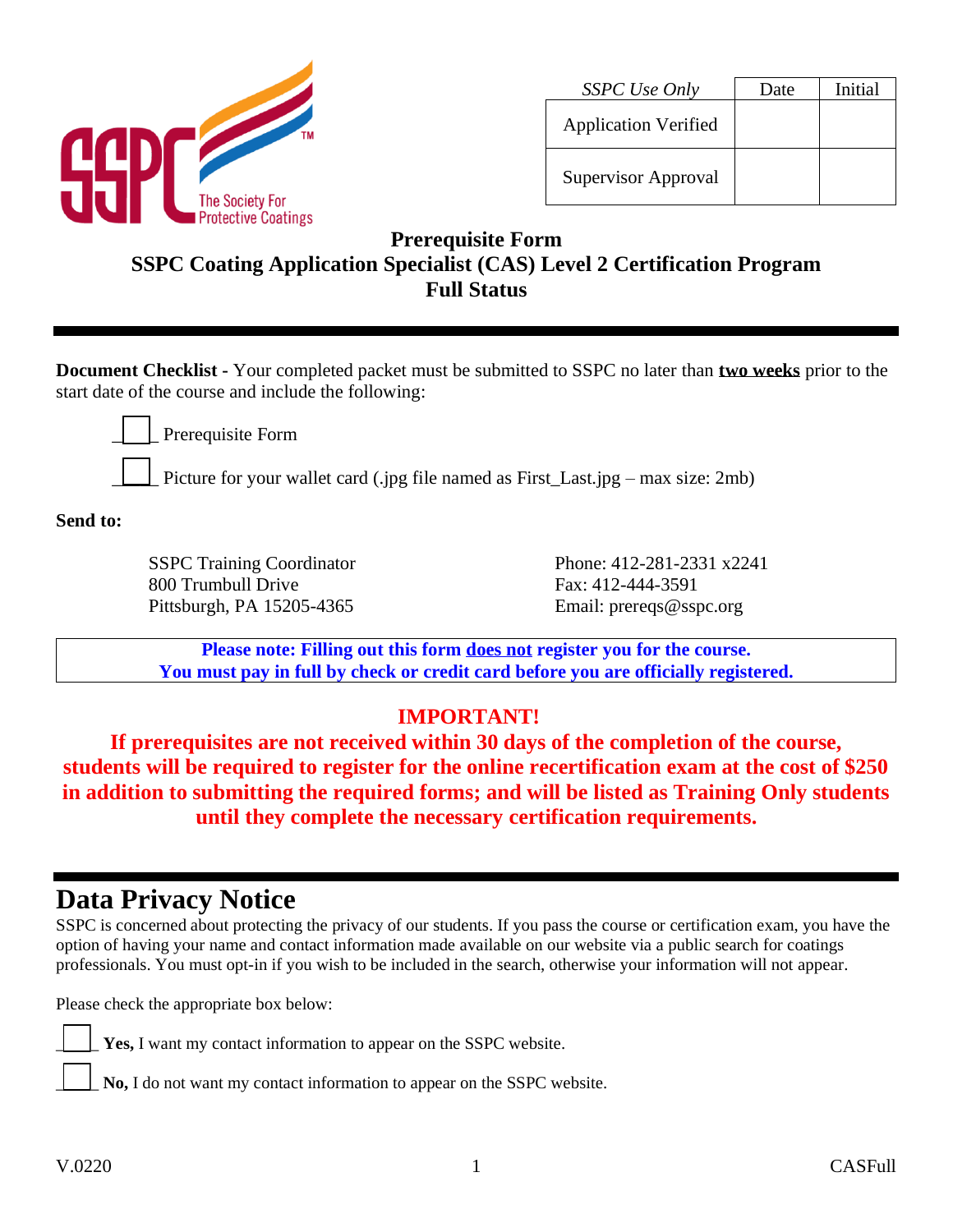**Applicant Information** *Please list your name as you would want it to appear on your certificate*

### **Professional References**

SSPC requests that you list three professional references.

Please note: At least one professional reference must be a supervisor who can attest to the work performed, hours submitted and the ethics of the applicant.

|   | <b>Name</b> | <b>Phone</b> | <b>Email Address</b> |
|---|-------------|--------------|----------------------|
|   |             |              |                      |
|   |             |              |                      |
| ີ |             |              |                      |

### **Prerequisite Information**

Potential examiners must meet the following prerequisites (please check selected process):

|           | Work Experience                                                      | <b>Training History</b>                |
|-----------|----------------------------------------------------------------------|----------------------------------------|
| Process A | Minimum 3,000 total hours<br>(equivalent to 3-years work experience) | 450 hours of accepted, formal training |
| Process B | Minimum 6,000 total hours<br>(equivalent to 6-years work experience) | N/A                                    |

Total work experience hours are to be accumulated over applicant's comprehensive work history in the field of coating application.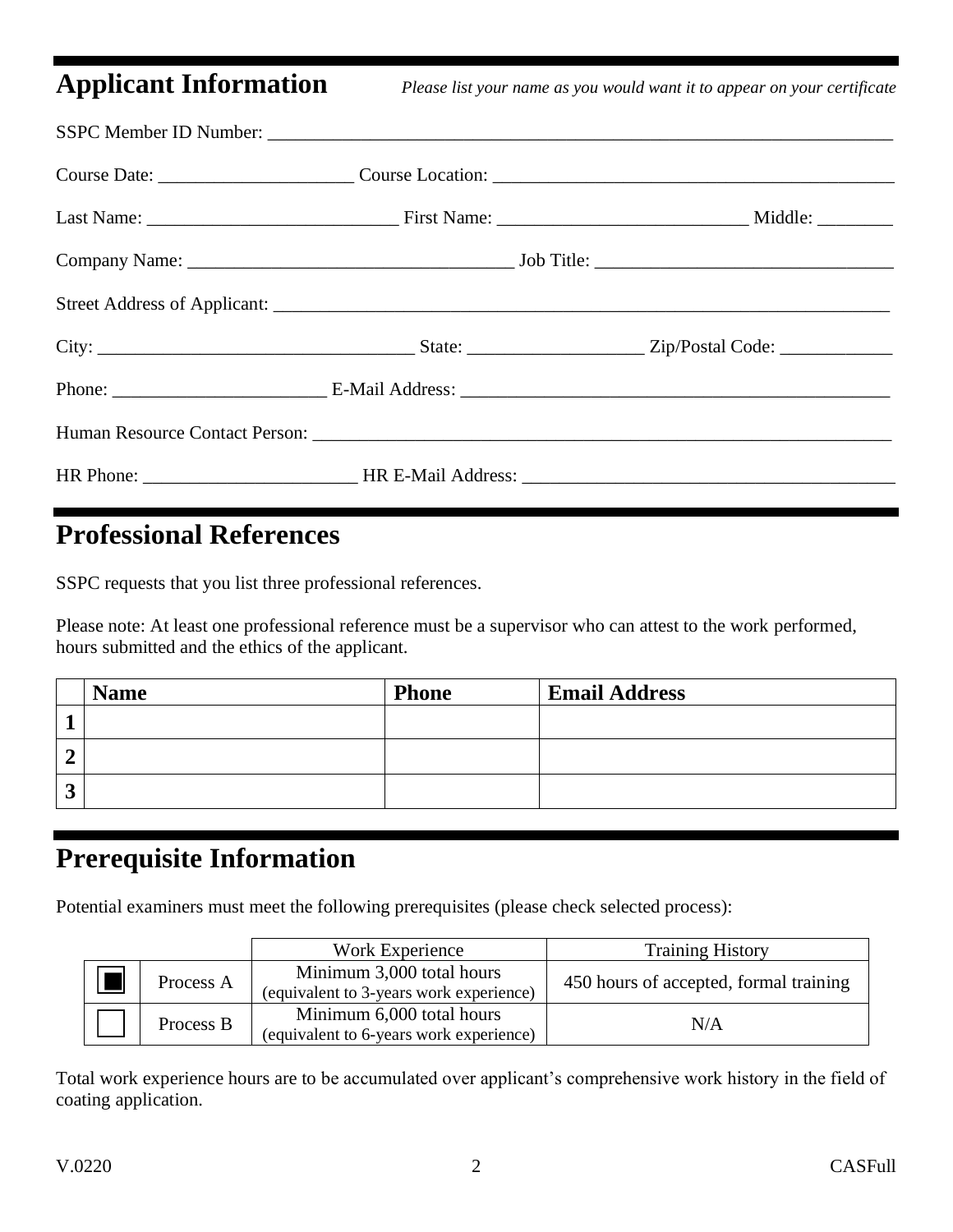#### **Please check off the exam(s) that you plan to take:**

 $\Box$  CAS Level 2 (Full Status) – Written Exam  $\Box$  CAS Level 2 (Full Status) – Hands-On Blaster Exam  $\Box$  CAS Level 2 (Full Status) – Hands-On Sprayer Exam

*\*Only check off boxes below if applicable*

 $\Box$  CAS Level 2 (Full Status) – Written Exam in Spanish  $\Box$  CAS Level 2 (Full Status) – Written Exam in Portuguese

 $\Box$  CAS Level 2 (Full Status) – Written Exam in Polish

 $\Box$  CAS Level 2 (Full Status) – Written Exam in Greek

Signed: \_\_\_\_\_\_\_\_\_\_\_\_\_\_\_\_\_\_\_\_\_\_\_\_\_\_\_\_\_\_\_\_\_\_\_\_\_\_\_\_\_\_\_\_ Date Submitted: \_\_\_\_\_\_\_\_\_\_\_\_\_\_\_\_\_\_\_\_\_\_\_\_\_

# **Work Experience**

This section is to be completed in reverse chronological order, starting with your most current employer. You may duplicate as many copies of this page as is necessary for complete documentation of your work history.

Related work experience is defined as work as an abrasive blaster and spray painter in an industrial or marine environment. Eligibility is subject to verification by SSPC.

### **The following information must be included in your description:**

- **Type(s) of blasting and painting work performed**
- **Type(s) of surface preparation equipment used**
- **Type(s) of coatings applied**
- **Type(s) of structures worked on**

#### *Please note: Supervisory experience is not sufficient.*

| Employer:             |        |       |             |        |                       |       |
|-----------------------|--------|-------|-------------|--------|-----------------------|-------|
| Title:                |        |       |             |        |                       |       |
| Address:              |        |       |             |        |                       |       |
|                       |        |       |             |        |                       |       |
| Supervisor's Name:    |        |       |             | Title: |                       |       |
| Work Phone:           |        |       | Cell Phone: |        |                       |       |
| Responsibilities:     |        |       |             |        |                       |       |
|                       |        |       |             |        |                       |       |
|                       |        |       |             |        |                       |       |
|                       |        |       |             |        |                       |       |
|                       |        |       |             |        |                       |       |
| <b>Employed From:</b> | Month: | Year: |             | To     | Month:                | Year: |
| Reason for Leaving:   |        |       |             |        | Approx. hours worked: |       |

*\* Written Exam also available in Spanish, Portuguese, Polish, and Greek, if requested. Please check boxes below, if applicable*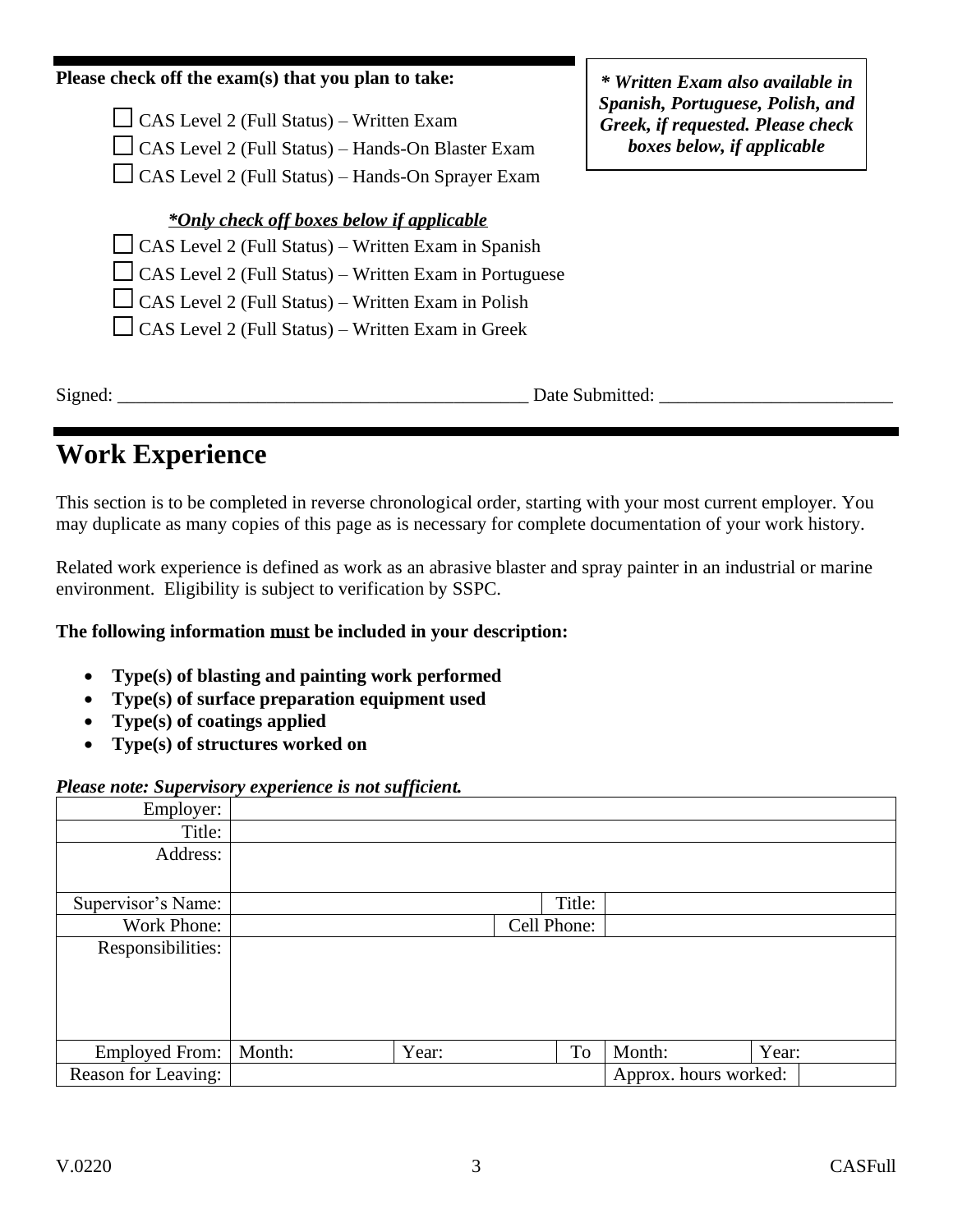| Employer:             |        |       |             |                       |       |
|-----------------------|--------|-------|-------------|-----------------------|-------|
| Title:                |        |       |             |                       |       |
| Address:              |        |       |             |                       |       |
|                       |        |       |             |                       |       |
| Supervisor's Name:    |        |       | Title:      |                       |       |
| Work Phone:           |        |       | Cell Phone: |                       |       |
| Responsibilities:     |        |       |             |                       |       |
|                       |        |       |             |                       |       |
|                       |        |       |             |                       |       |
|                       |        |       |             |                       |       |
|                       |        |       |             |                       |       |
| <b>Employed From:</b> | Month: | Year: | To          | Month:                | Year: |
| Reason for Leaving:   |        |       |             | Approx. hours worked: |       |
|                       |        |       |             |                       |       |

# **Training History**

Accepted formal training includes:

1. Any SSPC In-Person or On-Line Training Course. SSPC courses range from 8 to 40 hours and can be found at: [https://www.sspc.org/training-certification-a-z-list/.](https://www.sspc.org/training-certification-a-z-list/) **Please note**: The recommended training program for candidates to fulfill their training requirement is the SSPC [Trainthepainter](https://www.sspc.org/trainthepainter/) Program (TTP). The TTP Program has 76 Coating Application, 25 Abrasive Blast Cleaning, and 15 Spray Painter lecture modules. The program includes 39 step-by-step hands-on workshops,

equating to approximately 80-hours of training material. These training modules map to our certification level exams. This includes [CAS \(level 1 and 2\),](https://www.sspc.org/coating-application-specialist-certification-cas/) [C6,](https://www.sspc.org/surface-preparation-and-paint-application-for-power-tool-cleaning-operators-and-brush-and-roll-paint-applicators-c6/) [C7,](https://www.sspc.org/abrasive-blasting-program-c7-2/) and [C12.](https://www.sspc.org/spray-application-basics-c12/)

- 2. Professional Development or Continuing Education: SSPC, NCCER, IUPAT, FTI application specialist training, college, apprenticeship or trade school courses in the sciences, math, English or equivalent that meet the SSPC Transition Plan Body of Knowledge. The SSPC program administrator must approve any formal training and the candidate must submit the training certificate for the course.
- 3. OSHA 10 Occupational Safety & Health Issues Course (10-hours) or OSHA 30 (30-hours).
- 4. Lead Health and Safety Training
- 5. Documented Supplier Training on equipment operation or application/handling or material
- 6. Toolbox and other Safety and Health Training
- 7. Local Shipyard or Local Safety/Council or Chemical/Refinery Plant Training related to coatings
- 8. SSPC Applicator Training delivered by an Instructor approved to provide the ATT Curriculum
- 9. If a contractors' Quality Control Supervisor leads a coatings course to his workers, SSPC will accept this. We would need a copy of the course curriculum, and the duration of the course in hours.
- 10. If a certified CAS person teaches a 20+ hour coatings course, SSPC will accept this. We would need a copy of the course curriculum and the number of hours that the course is.
- 11. Level One Essentials of Paint and Painting Technology (Certification MPI ACT MPI Architectural Coating Technologist)